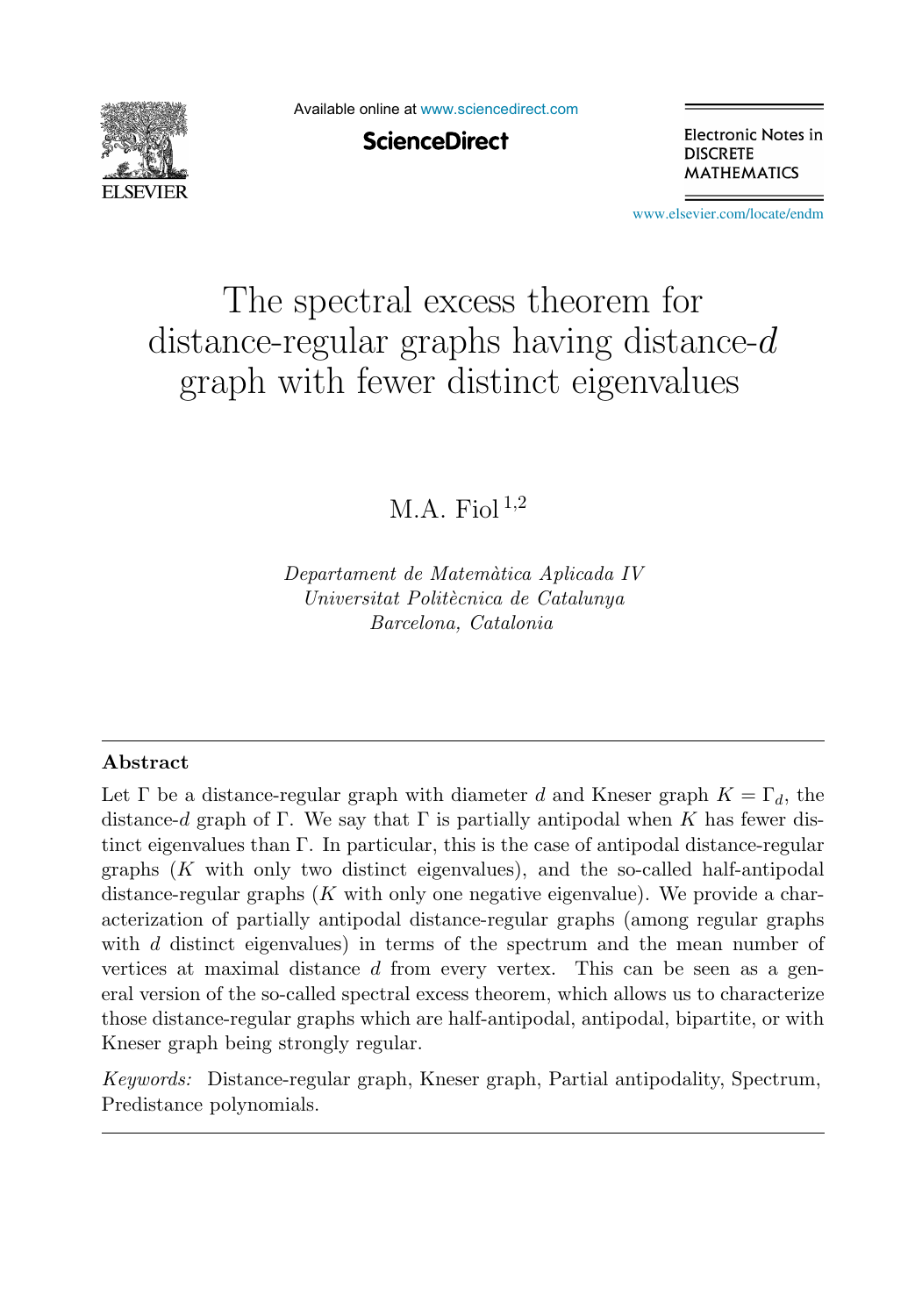## **1 Introduction**

Let  $\Gamma$  be a distance-regular graph with adjacency matrix A and  $d+1$  distinct eigenvalues. In the recent work of Brouwer and the author [\[1\]](#page-5-0), we studied the situation where the distance-d graph  $\Gamma_d$  of  $\Gamma$ , or Kneser graph K, with adjacency matrix  $A_d = p_d(A)$ , has fewer distinct eigenvalues. In this case we say that  $\Gamma$  is partially antipodal. Examples are the so-called half antipodal (K with only one negative eigenvalue, up to multiplicity), and antipodal distance-regular graphs  $(K$  being disjoint copies of a complete graph). Here we generalize such a study to the case when  $\Gamma$  is a regular graph with  $d+1$ distinct eigenvalues. The main result of this paper is a characterization of partially antipodal distance-regular graphs, among regular graphs with  $d+1$ distinct eigenvalues, in terms of the spectrum and the mean number of vertices at maximal distance d from every vertex. This can be seen as a general version of the so-called spectral excess theorem, and allows us to characterize those distance-regular graphs which are half antipodal, antipodal, bipartite, or with Kneser graph being strongly regular.

Let  $\Gamma$  be a regular (connected) graph with degree  $k$ , n vertices, and spectrum sp  $\Gamma = \{\lambda_0^{m_0}, \lambda_1^{m_1}, \ldots, \lambda_d^{m_d}\},\$  where  $\lambda_0 (= k) > \lambda_1 > \cdots > \lambda_d,$ and  $m_0 = 1$ . In this work, we use the so-called *predistance polynomials*  $p_0, p_1, \ldots, p_d$ , introduced by the author and Garriga [\[5\]](#page-6-0). These are a sequence of orthogonal polynomials that can be seen as a generalization, for any graph, of the distance polynomials of distance-regular graphs. In fact, it is known that a regular graph  $\Gamma$  is distance-regular if and only if there exists a polynomial p of degree d such that  $p(A) = A_d$ , in which case  $p = p_d$  (see [\[6\]](#page-6-0)). Let  $\Gamma$ have diameter  $D(\leq d)$ . For  $i = 0, \ldots, D$ , let  $k_i(u)$  be the number of vertices at distance i from vertex u. Let  $s_i(u) = k_0(u) + \cdots + k_i(u)$ . In our work we use the following result, which can be seen as a version of the spectral excess theorem due to Garriga and the author  $[5]$  (for short proofs, see Van Dam  $[2]$ , and Fiol, Gago and Garriga [\[4\]](#page-6-0)):

**Theorem 1.1** Let  $\Gamma$  be a regular graph with spectrum  $sp \Gamma = {\lambda_0, \lambda_1^{m_1}, \ldots, \lambda_d^{m_d}}$ , where  $\lambda_0 > \lambda_1 > \cdots > \lambda_d$ . Let  $\overline{s_i} = \frac{1}{n} \sum_{u \in V} s_i(u)$  be the average number of vertices at distance at most i from every vertex in  $\Gamma$ . Then, for any polynomial

<sup>&</sup>lt;sup>1</sup> Research supported by the *Ministerio de Ciencia e Innovación*, Spain, and the *European Regional Development Fund* under project MTM2011-28800-C02-01, and the *Catalan Research Council* under project 2009SGR1387.

<sup>2</sup> Email: fiol@ma4.upc.edu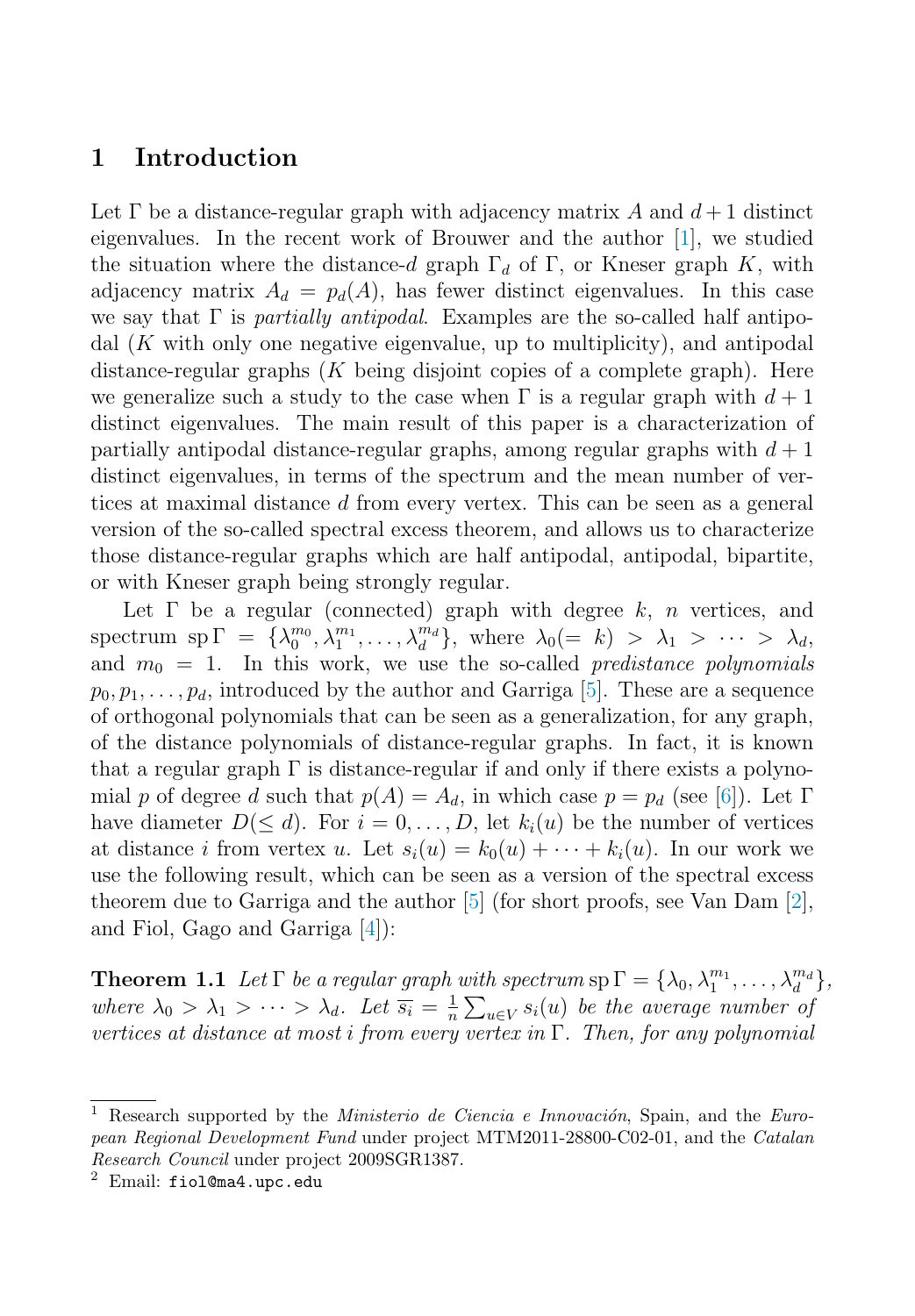<span id="page-2-0"></span> $r \in \Re_{d-1}[x]$  we have

$$
\frac{r(\lambda_0)^2}{\|r\|_{\Gamma}^2} \le \overline{s_{d-1}},
$$

with equality if and only if  $\Gamma$  is distance-regular and r is a nonzero multiple of  $q_{d-1} = p_0 + \cdots + q_{d-1}.$ 

### **2 The results**

As mentioned above, in  $[1]$  we studied the situation where the distance-d graph  $\Gamma_d$ , of a distance-regular graph  $\Gamma$  with diameter d, has fewer distinct eigenvalues. Now, we are interested in the case when  $\Gamma$  is regular and with  $d+1$  distinct eigenvalues. In this context,  $p_d$  is the highest degree predistance polynomial and, as  $p_d(A)$  is not necessarily the distance-d matrix  $A_d$  (usually not even a 0-1 matrix), we consider the distinct eigenvalues of  $p_d(A)$  vs. those of A. More precisely, given a set  $H \subset \{0,\ldots,d\}$ , we give conditions for all  $p_d(\lambda_i)$  with  $i \in H$  taking the same value. Notice that, because the values of  $p_d$  at the mesh  $\lambda_0, \lambda_1, \ldots, \lambda_d$  alternate in sign, the feasible sets H must have either even or odd numbers

#### The case  $\lambda_0 \notin H$

We first study the more common case when  $\lambda_0 \notin H$ . For  $i = 1, \ldots, d$ , let  $\phi_i(x) = \prod_{j \neq 0,i}(x - \lambda_i)$ , and consider the Lagrange interpolating polynomial  $L_i(x) = \phi_i(x)/\phi(\lambda_i)$ , satisfying  $L_i(\lambda_j) = \delta_{ij}$  for  $j \neq 0$ , and  $L_i(\lambda_0) =$  $(-1)^{i+1} (\pi_0/\pi_i)$ , where  $\pi_i = |\phi_i(\lambda_i)|$ .

**Theorem 2.1** Let  $\Gamma$  be a regular graph with degree k, n vertices, and spectrum sp  $\Gamma = {\lambda_0, \lambda_1^{m_1}, \ldots, \lambda_d^{m_d}}$ , where  $\lambda_0 (= k) > \lambda_1 > \cdots > \lambda_d$ . Let  $H \subset \{1,\ldots,d\}$ . For every  $i = 0,\ldots,d$ , let  $\pi_i = \prod_{j \neq i} |\lambda_i - \lambda_j|$ . Let  $\overline{k_d} =$  $\frac{1}{n}\sum_{u\in V}k_d(u)$  be the average number of vertices at distance d from every vertex in  $\Gamma$ . Then,

(2) 
$$
\overline{k_d} \leq \frac{n \sum_{i \in H} m_i}{\left(\sum_{i \in H} \frac{\pi_0}{\pi_i}\right)^2 + \sum_{i \notin H} \frac{\pi_0^2}{m_i \pi_i^2} \sum_{i \in H} m_i},
$$

and equality holds if and only if  $\Gamma$  is a distance-regular graph with constant  $P_{id} = p_d(\lambda_i)$  for every  $i \in H$ .

As mentioned above, when  $\Gamma$  is already a distance-regular graph, Brouwer and the author [\[1\]](#page-5-0) gave parameter conditions for partial antipodality, and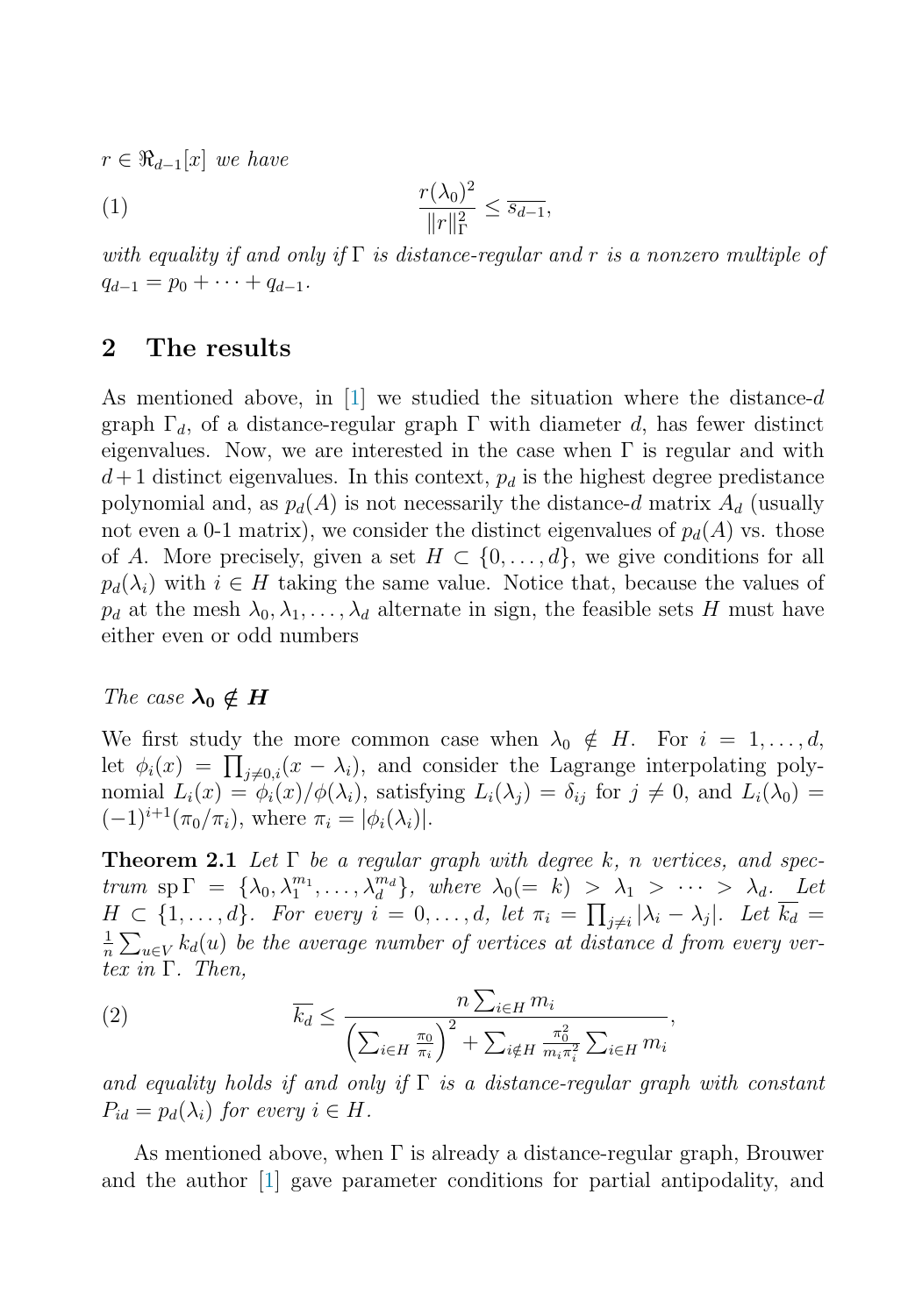surveyed known examples. The different examples given here are withdrawn from such a paper.

**Example 2.2** The Odd graph  $O_5$ , on  $n = 126$  vertices, has intersection array  $\{5, 4, 4, 3; 1, 1, 2, 2\}$ , so that  $k_d = 60$ , and spectrum  $5^1, 3^{27}, 1^{42}, -2^{48}, -4^8$ . Then, with  $H = \{2, 4\}$ , the function  $\Phi(t)$  is depicted in Fig. 1. Its maximum is attained for  $t_0 = 6$ , and its value is  $\Phi(6) = 66 = s_{d-1}$ . Then,  $P_{24} = P_{44}$ .



Fig. 1. The function  $\Phi(t)$  for  $O_5$  with  $H = \{2, 4\}.$ 

Notice that if, in the above result,  $H$  is a singleton, there is no restriction for the values of  $p_d$ , and then we get the so-called spectral excess theorem [\[5\]](#page-6-0).

**Corollary 2.3 (The spectral excess theorem)** Let Γ be a regular graph with spectrum sp  $\Gamma$  and average number  $\overline{k_d}$  as above. Then,  $\Gamma$  is distanceregular if and only if

$$
\overline{k_d} = p_d(\lambda_0) = n \left( \sum_{i=0}^d \frac{\pi_0^2}{m_i \pi_i^2} \right)^{-1}.
$$

As mentioned before, in [\[1\]](#page-5-0) a distance-regular graph  $\Gamma$  was said to be half antipodal if the distance-d graph has only one negative eigenvalue (i.e.,  $P_{id}$ ) is a constant for every  $i = 1, 3, \ldots$ ). Then, a direct consequence of Theorem [2.1](#page-2-0) by taking  $H = H_{odd} = \{1, 3, ...\}$  is the following characterization of half antipodality.

**Corollary 2.4** Let  $\Gamma$  be a regular graph as above. Then,

(3) 
$$
\overline{k_d} \leq \frac{n \sum_{i \text{ odd}} m_i}{\left(\sum_{i \text{ odd}} \frac{\pi_0}{\pi_i}\right)^2 + \sum_{i \text{ even}} \frac{\pi_0^2}{m_i \pi_i^2} \sum_{i \text{ odd}} m_i},
$$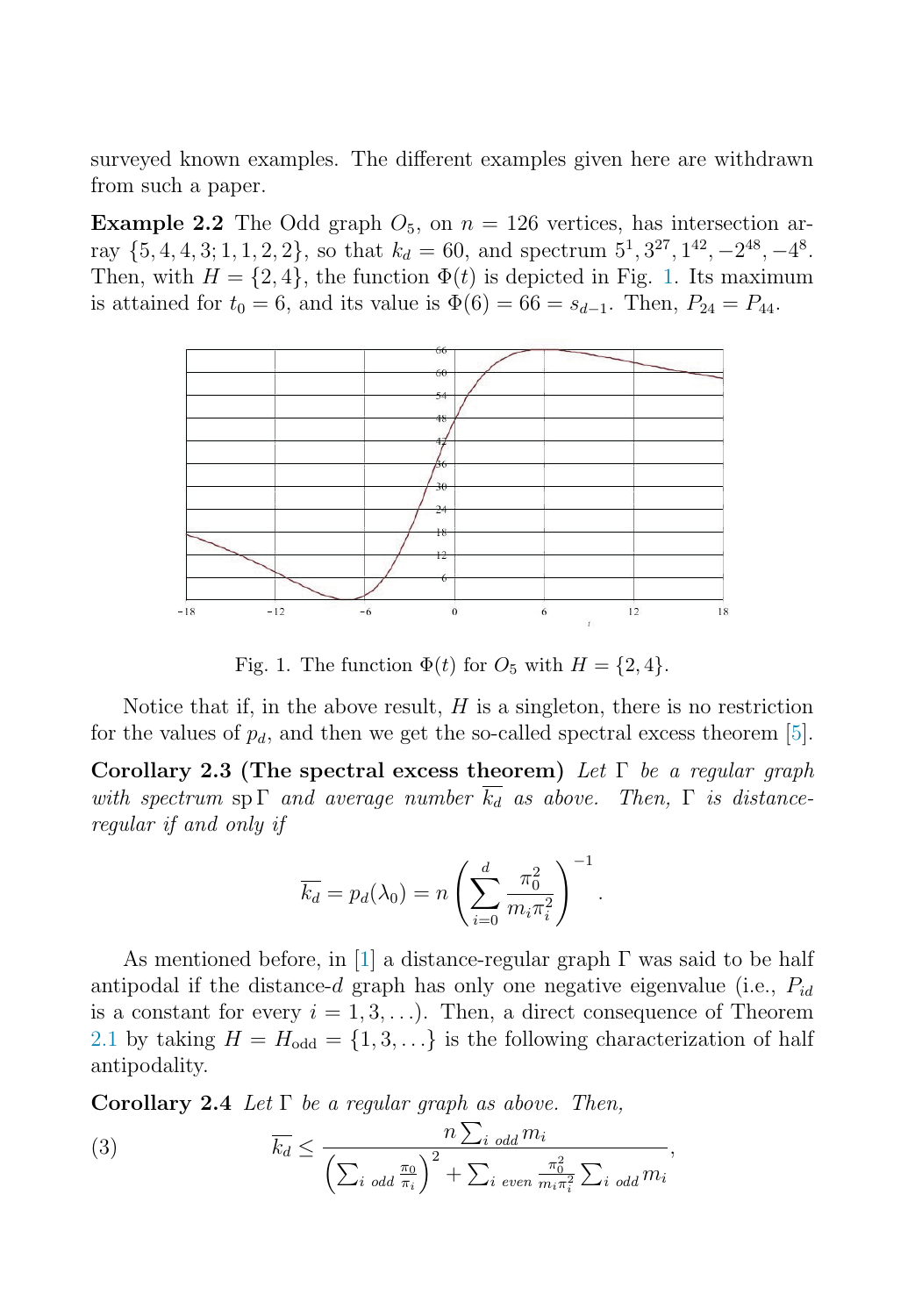and equality holds if and only if  $\Gamma$  is a half antipodal distance-regular graph.

Recall that a regular graph is strongly regular if and only if it has at most three distinct eigenvalues (see e.g. [\[7\]](#page-6-0)). Then, we can apply Theorem [2.1](#page-2-0) with  $H_{\text{even}} = \{2, 4, \ldots\}$  and  $H_{\text{odd}} = \{1, 3, \ldots\}$  (and add up the two inequalities obtained) to obtain a characterization of those distance-regular graphs having strongly regular distance-d graph.

**Corollary 2.5** Let  $\Gamma$  be a regular graph as above. Then,

$$
(4) \quad \overline{k_d} \le \frac{n^2}{\left(\sum_{i \text{ even}} \frac{\pi_0}{\pi_i}\right)^2 + \left(\sum_{i \text{ odd}} \frac{\pi_0}{\pi_i}\right)^2 + \sum_{i \text{ even}} \frac{\pi_0^2}{m_i \pi_i^2} \sum_{i \text{ odd}} m_i + \sum_{i \text{ odd}} \frac{\pi_0^2}{m_i \pi_i^2} \sum_{i \text{ even}} m_i},
$$

and equality holds if and only if  $\Gamma$  is a distance-regular graph with strongly regular distance-d graph  $\Gamma_d$ .

**Example 2.6** The Wells graph, on  $n = 32$  vertices, has intersection array **Example 2.0** The Webs graph, on  $h = 32$  vertices, has intersection array  $\{5, 4, 1, 1, 1, 4, 5\}$  and spectrum  $5^1, \sqrt{5}^8, 1^{10}, -\sqrt{5}^8, -3^5$ . This graph is 2antipodal, so that  $k_d = 1$ . Then, Fig. 2 shows the functions  $\Phi_0(t)$  with  $H_0 = \{2, 4\}$ , and  $\Phi_1(t)$  with  $H_1 = \{1, 3\}$ . Their (common) maximum value is attained for  $t_0 = 1$  and  $t_1 = -1$ , respectively, and it is  $\Phi_0(1) = \Phi_1(-1) =$  $31 = s_{d-1}$ . Then,  $P_{24} = P_{44}$  and  $P_{14} = P_{34}$ .



Fig. 2. The functions  $\Phi_0(t)$  (in red) with  $H_0 = \{2, 4\}$ , and  $\Phi_1(t)$  (in blue) with  $H_1 = \{1, 3\}$  of the Wells graph.

The following result was used in  $(1,3)$  for the case of distance-regular graphs (where  $p_d(\lambda_i) = P_{id}$ ).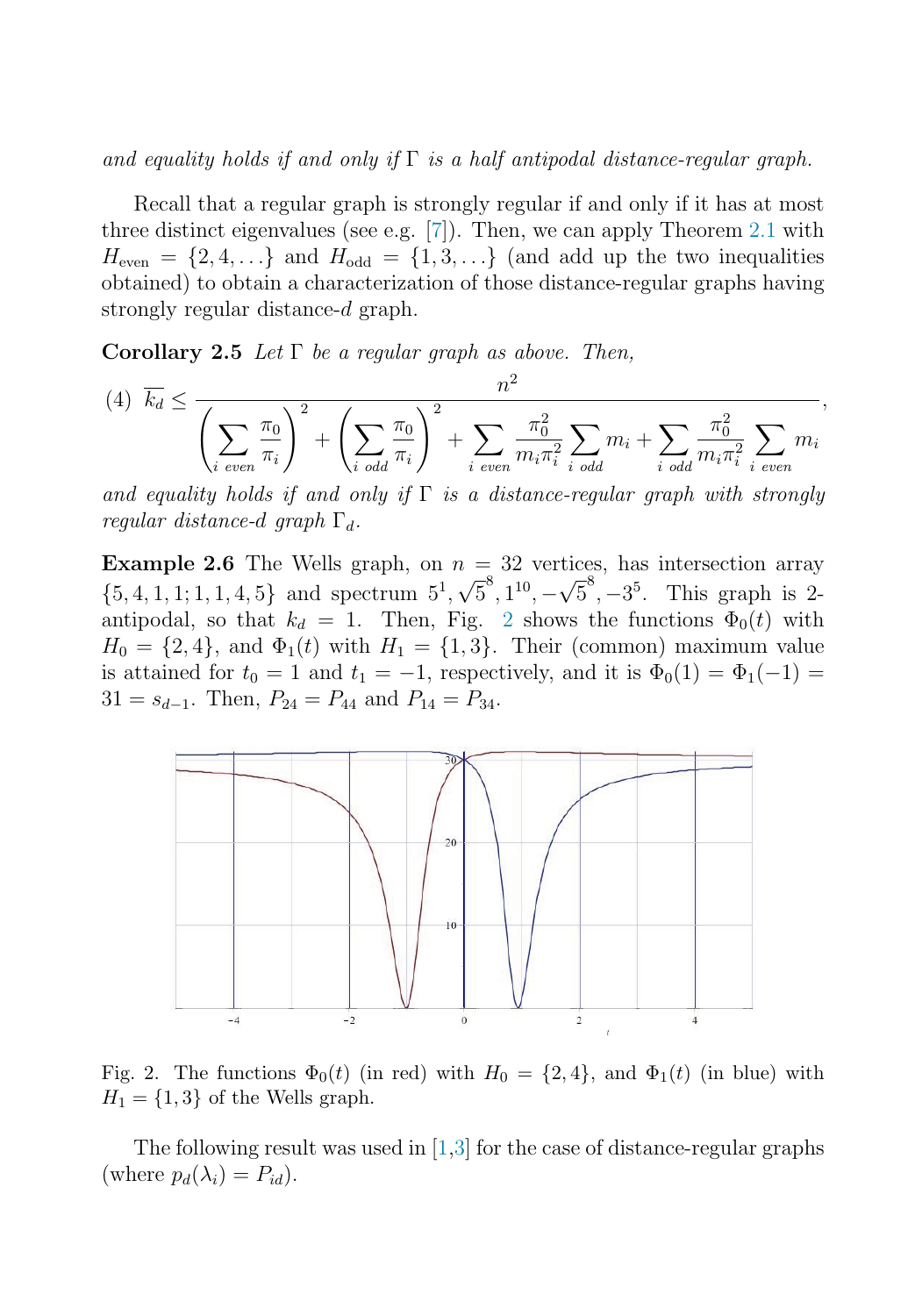<span id="page-5-0"></span>**Corollary 2.7** Let  $\Gamma$  be a regular graph with eigenvalues  $\lambda_0 > \lambda_1 > \cdots > \lambda_d$ .  $\sum_{i \neq j} (m_i \pi_i - m_j \pi_j)^2 = 0.$ Let  $H \subset \{1,\ldots,d\}$ . Then,  $p_d(\lambda_i) = p_d(\lambda_j)$  for every  $i, j \in H$  if and only if

The case  $\lambda_0 \in H$ 

To deal with this case, we use the following result which was proved in [1]:

**Proposition 2.8 ([1, Prop. 8])** Let Γ be a distance regular graph with diameter d. If  $P_{0d} = P_{id}$  then i is even. Let  $i > 0$  be even. Then  $P_{0d} = P_{id}$  if and only  $\Gamma$  is antipodal, or  $i = d$  and  $\Gamma$  is bipartite.

**Theorem 2.9** Let  $\Gamma$  be a regular graph with n vertices, spectrum sp  $\Gamma$  as above, and mean excess  $\overline{k_d}$ . Then, for every  $i = 1, \ldots, d$ ,

(5) 
$$
\overline{k_d} \leq \frac{n \left( m_i + \sum_{j \neq 0, i} \frac{\pi_0^2}{m_j \pi_j^2} \right)}{\left( \frac{\pi_0}{\pi_i} + \sum_{j \neq 0, i} \frac{\pi_0^2}{m_j \pi_j^2} \right)^2 + m_i + \sum_{j \neq 0, i} \frac{\pi_0^2}{m_j \pi_j^2}}.
$$

Moreover:

- (a) Equality holds for some  $i \neq d$  if and only it holds for any  $i = 1, \ldots, d$  and Γ is an antipodal distance-regular graph.
- (b) Equality holds only for  $i = d$  if and only if  $\Gamma$  is a bipartite, but not antipodal, distance-regular graph.

**Example 2.10** For the Wells graph the right hand expression of  $(5)$  gives  $1(=$  $k_4$ ) for any  $i = 1, \ldots, 4$ , in concordance with its antipodal character. vertices, has intersection array  $\{10, 9, 8, 7, 6; 1, 2, 3, 4, 10\}$  and spectrum  $10^1,6^{45}, 2^{210}$ ,  $-2^{210}$ ,  $-6^{45}$ ,  $-10^{1}$ . Then, the right hand expression of (5) gives 234.16, 293.36, 293.36, 234.16 for  $i = 1, 2, 3, 4$ , respectively, and  $126 (= k_5)$  for  $i = 5$ , showing that  $FQ_{10}$  is a bipartite distance-regular graph, but not antipodal.

## **References**

- [1] A.E. Brouwer and M.A. Fiol, *Distance-regular graphs where the distance-*d *graph has fewer distinct eigenvalues*, preprint (2014); arXiv:1409.0389 [math.CO].
- [2] E.R. van Dam, *The spectral excess theorem for distance-regular graphs: a global (over)view*, Electron. J. Combin. **15(1)** (2008), #R129.
- [3] M.A. Fiol, *Some spectral characterization of strongly distance-regular graphs*, Combin. Probab. Comput. **10** (2001), no. 2, 127–135.